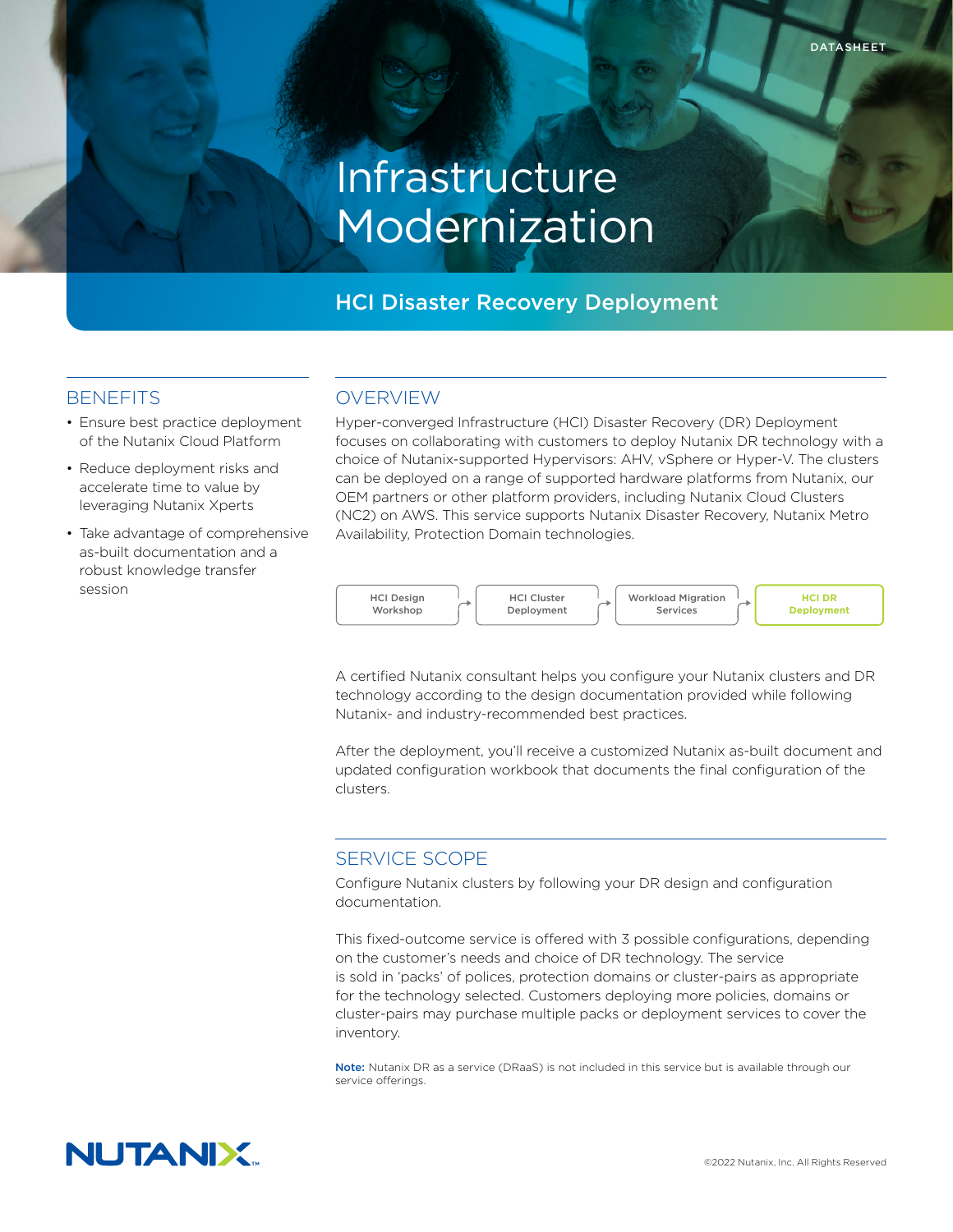# REQUIREMENTS

- Existing Nutanix clusters at each physical site
- Existing DR plan and design to be implemented
- Nutanix licensing as required by the design
- Adequate network bandwidth to support data replication
- Less than 5 ms latency between data centers for Metro Availability configurations
- NGT must be installed in guest VMs for cross-hypervisor DR capabilities

#### Nutanix Disaster Recovery

For customers deploying Nutanix DR between 2 customer-owned clusters, leveraging runbooks and policy-based recovery.

This service is sold in packs of five 5 protection policies. For customers needing to deploy more policies, additional packs should be purchased.

#### Deployment Includes:

- Review existing design documentation, RPO and RTO requirements
- Review sizing for Nutanix snapshots
- Review requirements for Nutanix Guest Tools (NGT)
- Based upon an existing Nutanix DR design:
	- o Configure availability zones (up to 2 per pack)
	- o Configure protection policies (up to 5 per pack)
	- o Configure recovery plans (up to 5 per pack)
	- o Configure custom IP mappings (up to 20 per pack)
- Deploy and integrate Prism Central, as required
- Install NGT on up to 5 virtual machines (VMs) (optional, requires supported guest operating systems)
- Test and validate recovery of up to 5 non-production protected VMs
- Generate as-built documentation with test results
- Conduct knowledge transfer (up to 2 hours) on the deployed configuration

#### Nutanix Metro Availability

For customers deploying Nutanix synchronous replication to ensure a zero-data loss configuration.

This service is sold in packs of one cluster-pair; that is, 2 Nutanix clusters configured for synchronous replication. For customers needing to deploy more cluster-pairs, additional packs should be purchased.

#### Deployment Includes:

- Review existing design documentation, RPO and RTO requirements
- Review sizing for Nutanix snapshots
- Review network bandwidth and latency to support synchronous replication
- Review Metro Availability operational modes (manual, automatic resume, witness)
- Based upon an existing Metro Availability-based DR design:
	- o Configure remote sites on each Nutanix cluster
	- o Deploy Metro Witness VM at 3rd site (optional)
	- o Configure source and destination containers
	- o Configure protection domain(s) between containers
	- o Configure ESXi cluster, DRS affinity rules, HA settings
- Migrate test VMs onto Metro Availability containers (up to 5)
- Test and validate migration of test VMs between sites
- Test and validate DR process for failed site
- Test and validate clean-up process and migration back to primary site
- Generate as-built documentation and test results
- Conduct knowledge transfer (up to 2 hours) on the deployed configuration